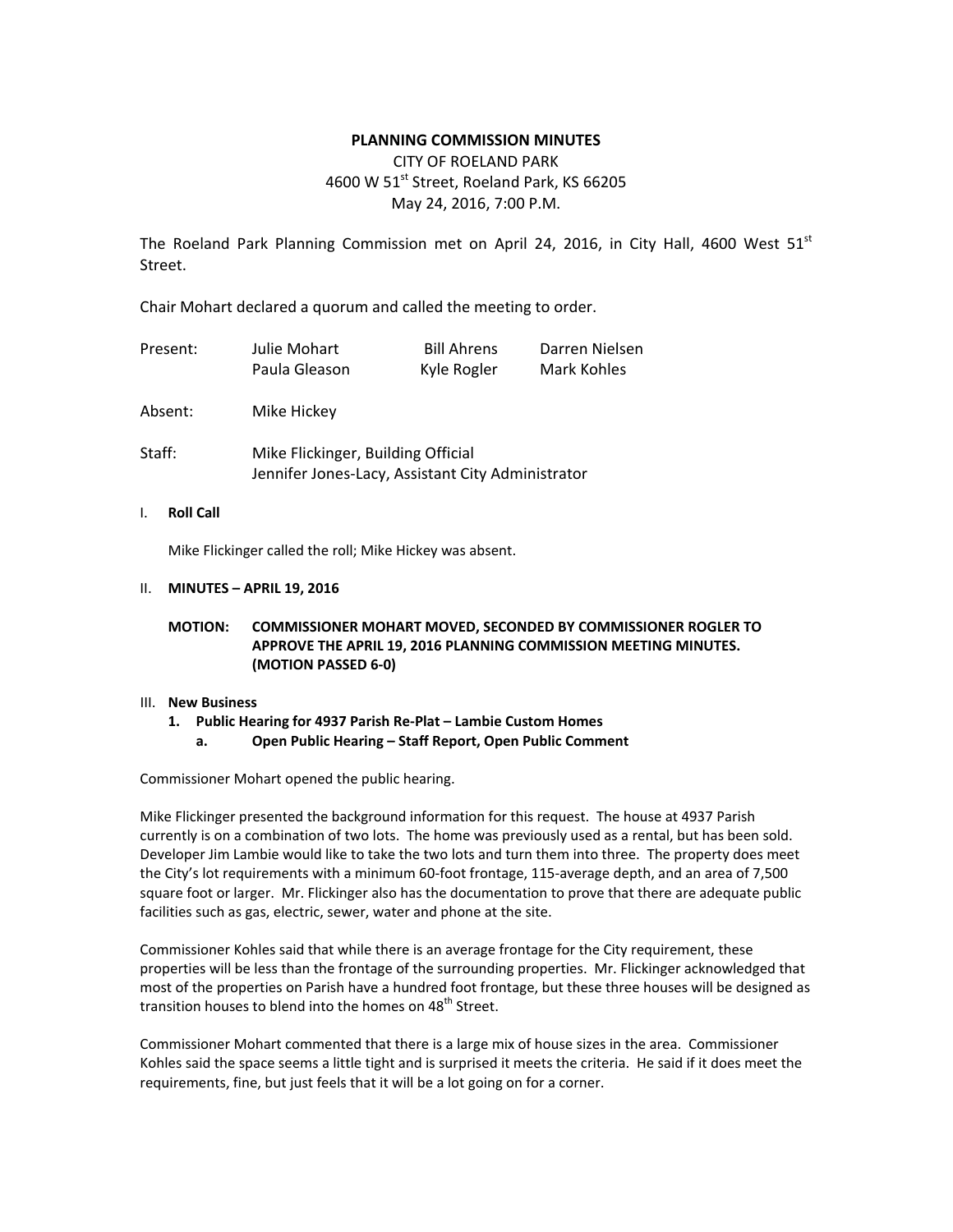Commissioner Gleason has reviewed the work of the contractor and commented it is really nice work. When she reviewed the plan, she noted it was designed for a higher density area such as this. She also added that some people want a nice sized house without the huge yard and this fits a nice niche to have a reputable builder and is an incredible opportunity for Roeland Park that would be positive for property values.

Jim Lambie, Lambie Custom Homes, 8712 West 151<sup>st</sup> Street in Overland Park, Kansas addressed the Planning Commission. He stated he has worked closely with Mike and has met all the City's requirements. He also showed the Commissioners some sample elevation drawings. Mr. Lambie said he has buyers for all three lots which will be a two story, a story and a half, and a reverse. One of the buyers have lived in the City before and wants to move back in. The others are younger couples. He then provided more detailed drawings of the proposed plans.

Commissioner Mohart opened the Public Hearing for public comments.

# *Public Comment:*

Sharon Vandenberg\* (5025 Parish Drive). Ms. Vandenberg questioned the size and style of the homes to be built and asked how many driveways would be on Parish versus on 48<sup>th</sup> Street. Mr. Lambie responded that there would be two driveways on 48<sup>th</sup> and one on Parish. The square footage would be 1,500 with the largest at 2,400 with the highest price in the mid-300s.

Brad Bryan\* (4124 W. 48<sup>th</sup> Street). Mr. Bryant spoke in opposition to the project as he felt the lot was too small for three houses. Mr. Lambie responded that he builds all types of homes in all types of price ranges and believes these will fit the needs of the community as well as blend in with the existing homes in the area.

Sandy Reigert (4115 W. 48<sup>th</sup>). As resident adjacent to the property, Ms. Reigert would like to see two houses rather than cramming the corner with three. She also stated that there's a natural spring that runs underneath that property and will cause further flooding issues at her property due to runoff. She also stated that a stake has been put in her driveway to which Mr. Lambie noted that her driveway was encroaching about a foot on his Parish Street property. He said they are doing a drainage study to make sure that what's built on the lot does not cause a problem. If needed, detention tanks will be put in the yard and the house down spouts will go into those tanks.

Tim Thorp\* (4920 Wells). Mr. Thorp said a large percentage of his back yard is directly behind the proposed development. He said that he sees increasing the housing stock in Roeland Park a good thing as such properties are becoming more difficult to find. He did express concerns as to water drainage issues with the new homes.

Mr. Lambie said the house on the property is currently vacant and he has been approached about renting it out, but he stated he would not feel comfortable doing that in its current condition. He also added that he is able to put the driveways far enough away from the intersection to meet City requirements.

Mr. Flickinger addressed the City's codes pertaining to permeable ground. The code requires 55 percent of the property remain permeable. The remaining 45 percent could be patio, driveway, sidewalk, shed, garage, house, or anything that won't let water pass through. He felt there will be some effect with three houses versus the one existing now.

Larry G. Smith (4949 Parish). Mr. Smith spoke in support of the project as opposed to looking at a vacant home and an unkempt lot.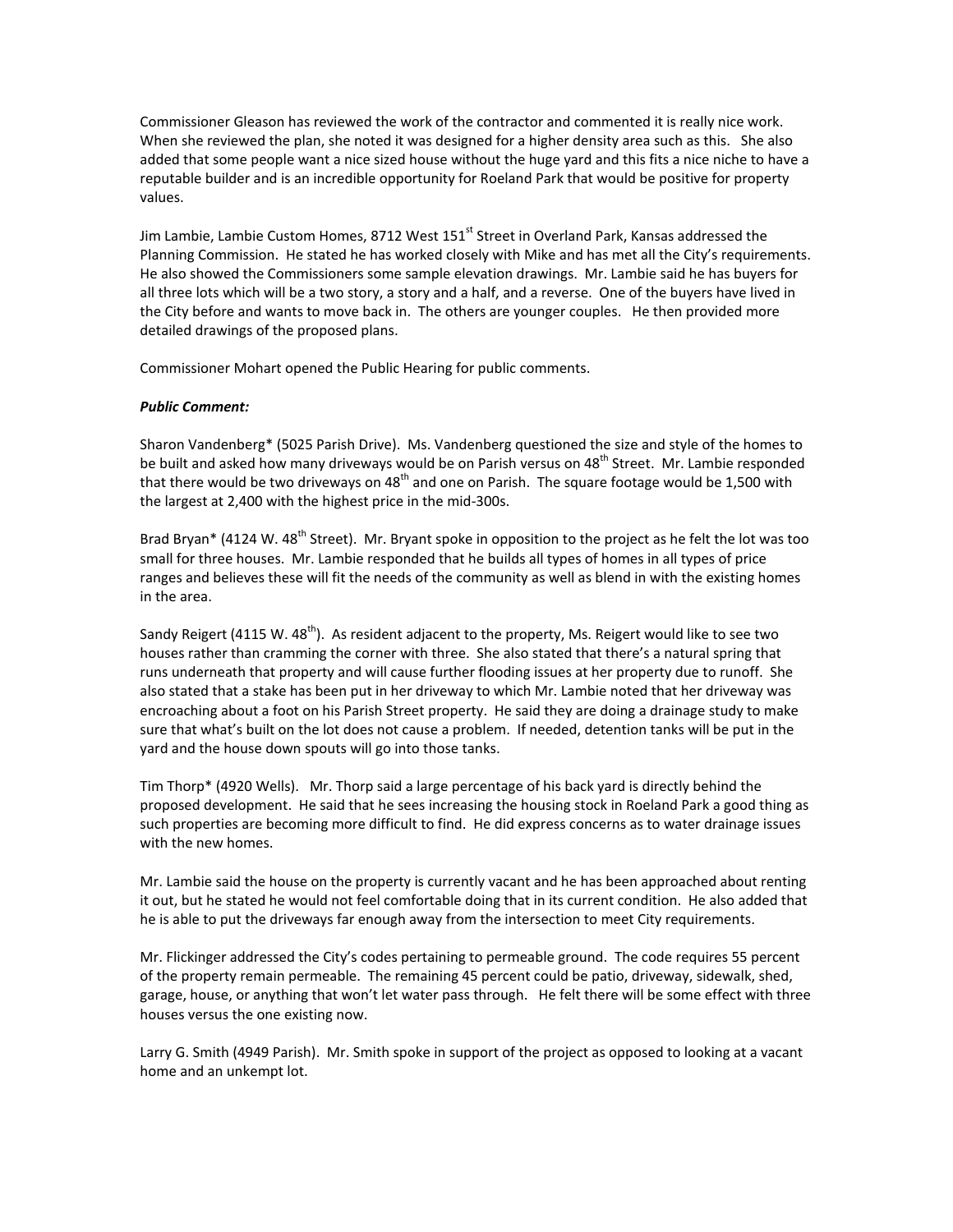Commissioner Kohles appreciated being able to look at the footprint of the house and being able to see the scale of the house and the character of the house is very critical in the decision.

# **b. Close Public Hearing**

Commissioner Mohart closed the public hearing.

# **c. Board Deliberation**

Commissioner Kohles said he feels comfortable with the three plots especially since he has seen the house plans with respect to the setbacks and design.

Commissioner Gleason said it is difficult to find properties in the \$450,000 and under price range and to have three properties in the City at that price range is great.

Commissioner Nielsen expressed concerns on the driveway for the middle lot and its proximity to the intersection and the school parking lot, adding that it's one more point of safety. He concluded by stating that just because we can doesn't mean we should.

Commissioner Mohart said she takes the position that if a developer comes to the City and is working within the parameters as outlined in the codes, then she doesn't want to make it too difficult so that no one wants to work with Roeland Park.

Commissioner Ahrens also expressed concerns with the closeness of the driveway to the intersection.

Mr. Flickinger stated that the APWA standards say that the driveway cannot be within 40 feet of an intersection or a corner and the plans as submitted meet that restriction.

# **d. Vote of the Board**

**MOTION:** COMMISSIONER AHRENS MOVED, COMMISSIONER GLEASON SECONDED, TO APPROVE THE PRELIMINARY AND FINAL RE-PLAT AS SUBMITTED. (MOTION PASSES 5-1)

# **2. Public Hearing on Chapter XVI Codes Concerning Verbiage**

**a. Open Hearing – Staff Report, Open Public Comment**

Mr. Flickinger provided background information stating that zoning ordinances in Chapter 16 have been passed that would allow people to build a front porch on their house. The caveat for this was that there were no deed restrictions on the property. He said it is not the City's responsibility to monitor platted neighborhood developments that were done 40, 50, 60 years ago, but to enforce the City codes. The purpose for the change is to remove verbiage that restricts front porches as long as they remain open, not screened or glassed in, or enclosed.

Ms. Jones-Lacy added that the City wants the code to prevail over what is in the deed.

Mr. Flickinger presented suggested language for the modifications and asked for feedback from the Planning Commissioners.

### **b. Close Public Hearing**

Commissioner Mohart closed the Public Hearing as there were no public comments made.

# **c. Board Deliberation**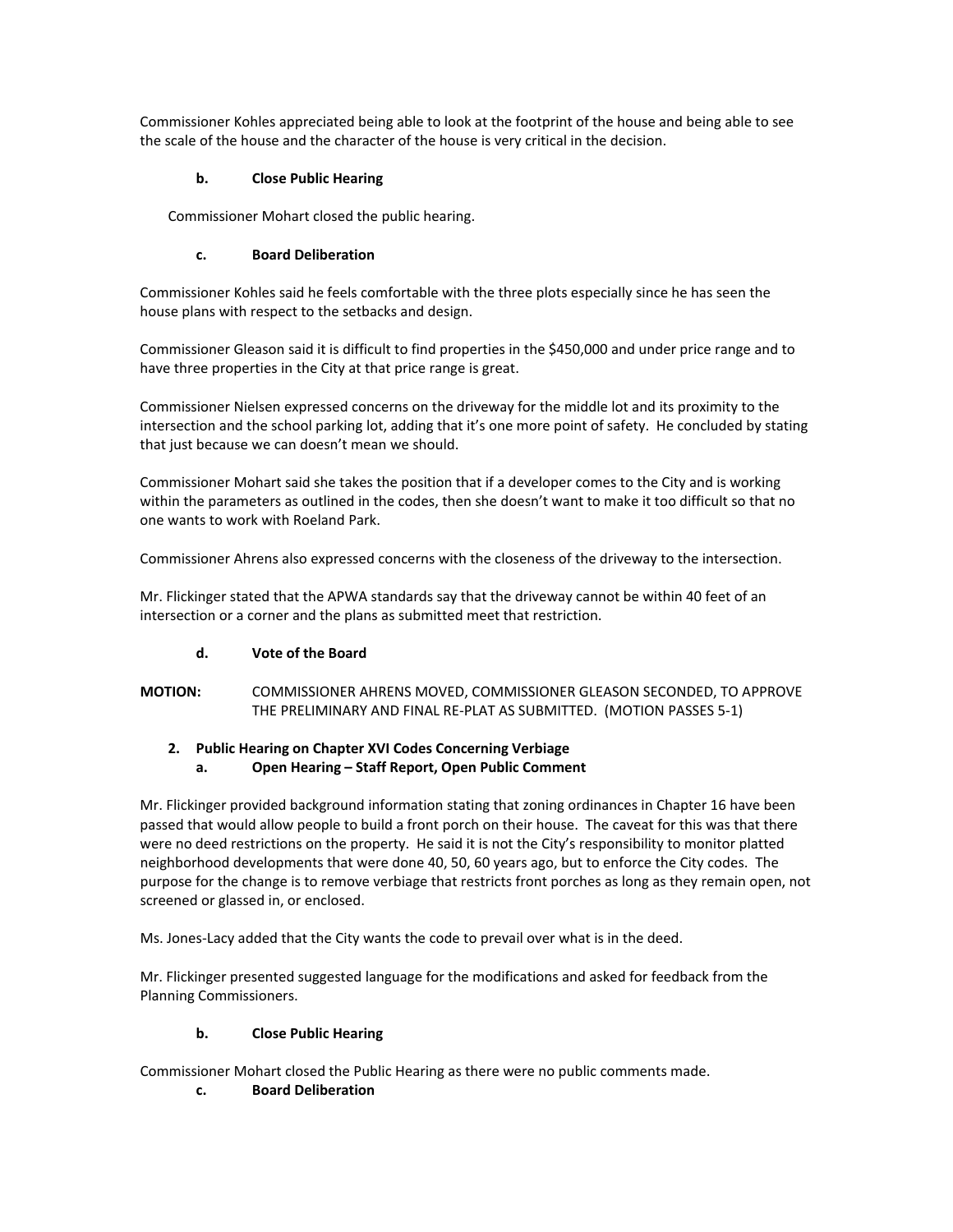After a brief discussion, all Commissioners agreed to the language changes to the code and to recommend this for approval to the City Council.

### **d. Vote of the Board**

**MOTION:** COMMISSIONER MOHART MOVED, COMMISSIONER ROGLER SECONDED, TO FORWARD THIS TO THE ROELAND PARK CITY COUNCIL FOR APPROVAL BY RECOMMENDATION OF THE PLANNING COMMISSION. (MOTION PASSES 6-0)

### **IV. Discussion Items**

# **1. Comprehensive Plan Discussions**

Commissioner Mohart said there had been a request for the Planning Commission to review the Comprehensive Plan.

The Commissioners had a general discussion about what has been done in the City and how things have changed and the importance of the CIP as a roadmap for planning.

Commissioner Gleason asked how the CIP could be updated to show exactly what has been done. Ms. Jones-Lacy responded that the ad hoc development committee provides minutes as to what is discussed at their meeting. Currently they're working on finalizing the agreement with CBC to hire them as a development for the 4800 Roe site. To date, they've inspected the structural integrity of the caves. There has been some clearing of the site. The TIF money does expire January 25, 2018, so they need to move very quickly to get it spent, otherwise it needs to be returned to taxpayers who paid into the TIF. The clearing, consultation, engineering fees are all being paid for by the TIF funding. In addition to developing the site, the plan is to move the Public Works building to a new location. Ms. Jones-Lacy said someone from the development committee could come to speak with the Planning Commission

Commissioner Ahrens said having someone from the committee to come in would be helpful as there's a lot of crossover on the future land uses. Commissioner Mohart also agreed it would be helpful to hear from the Redevelopment Committee and that the remaining sections of the CIP could be discussed further at a later time.

Commissioner Rogler spoke to the redevelopment of the City and projects at  $47<sup>th</sup>$  & Mission, Johnson & Roe and potential housing developments in the City and that things seemed to be happening in the City. Commissioner Rogler volunteered to do an in-depth review of Section 5.

It was agreed that the discussion will continue after meeting with a representative from the Ad Hoc Development Committee.

### **V. Other Matters before the Planning Commission**

**1. Upcoming Development Items**

# **a. Lot Split of Building in Industrial Park**

Mr. Flickinger said at this time he only has the plan to do the interior work to make the building into two separate units that are protected by a fire unit.